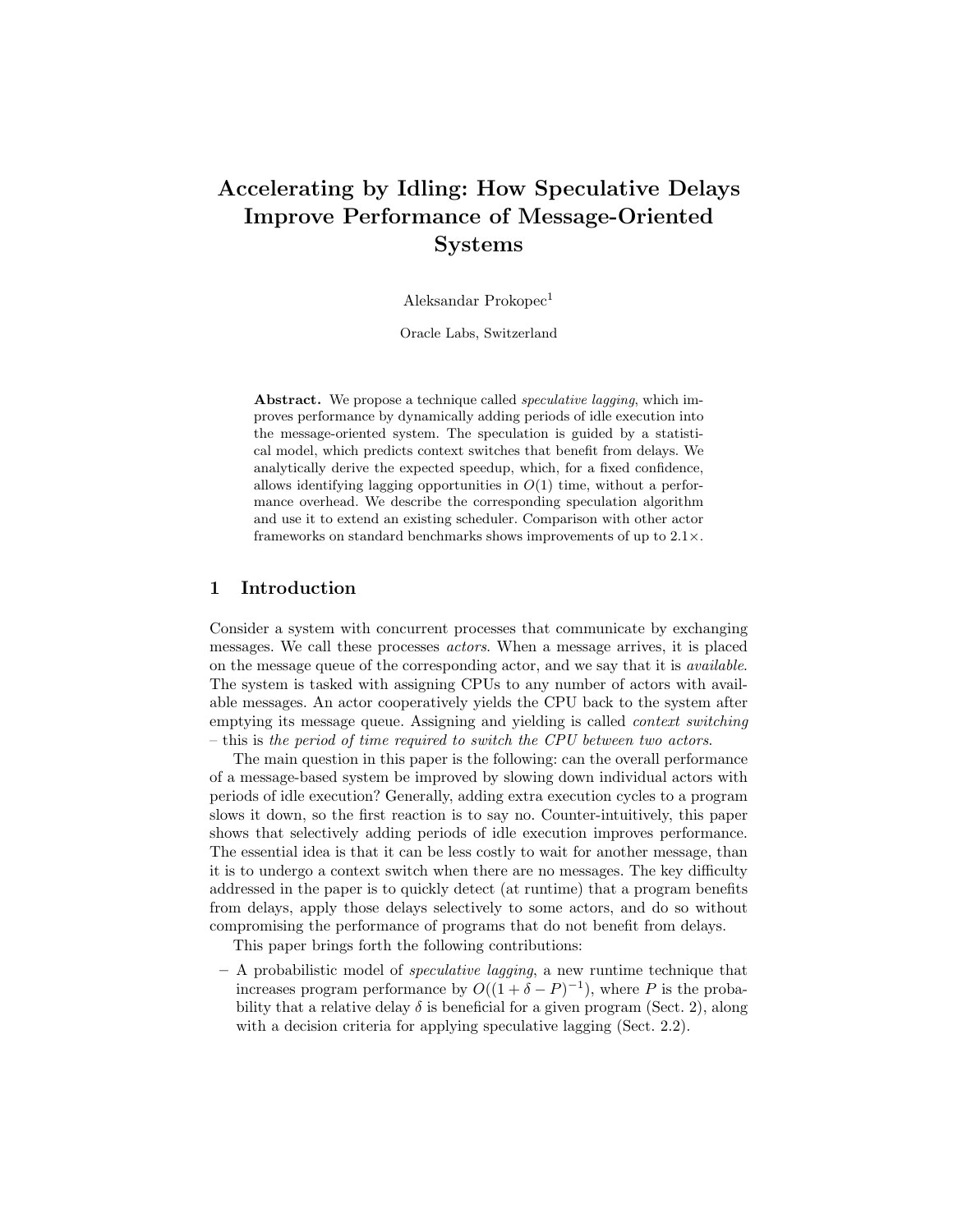- $-$  A sampling strategy that, for some fixed confidence  $\alpha$ , when speculation is beneficial, is expected to correctly decide in  $O(1)$  time, and when delays are not beneficial, concludes this in  $O(\varphi^{-1})$  time, where  $\varphi$  is the allowed performance overhead from sampling (Sect 2.1 and 2.3).
- An algorithm and an implementation of speculative lagging (Sect. 3).
- An evaluation on standard actor benchmarks [12], where we identify specific benchmarks on which speculative lagging achieves up to  $2.1 \times$  speedups, without any noticeable performance overhead otherwise (Sect. 4).

# 2 A Model of Speculative Lagging

In this section, we construct a model of speculative lagging. The speculation is based on the bet that a context switch is expensive, and that another message will arrive between the start and the end of the context switch. We investigate how each actor determines the minimal number of messages to receive before making a speculation decision, how it decides whether to speculate or not, and how to minimize the time until making the decision.

#### 2.1 Determining the sample size

To decide whether speculation is beneficial, an actor must have a sample – a set of delayed context switches. We start by estimating the necessary sample size.

Definition 1. Consider an actor that, upon processing a message at some time t, waits for a fixed duration of time d before returning control to the scheduler. A speculation hit is the event in which at least one other message arrives in the time interval  $\langle t, t + d \rangle$ . A speculation miss is the event in which no message arrives in the interval  $\langle t, t + d \rangle$ .

Definition 2 (Delay sampling). Consider a sampling strategy in which an actor, before context switching, waits some fixed time d with a probability  $\varphi$ , and counts speculation hits. We call this process speculation hit sampling.

Theorem 1 (Speculation hit estimate). Consider a speculation hit sampling process that estimates the probability  $P$  of a speculation hit, which is independent between speculation hits. Let n be the sample size, and  $h_i$  a random variable, equal to 1 if there was a speculation hit in the i-th sampling iteration, and 0 otherwise. The sampled probability  $\hat{p} = \overline{p} = \frac{1}{n} \sum_i h_i$  is a consistent estimate for P.

An estimate  $\hat{p}$  is consistent for the value P if  $\hat{p} \to P$  when  $n \to \infty$ . We assumed that the probability  $P$  is independent between speculation hits, a method which is called *simple random sampling* [5]. It was shown in the related work [5] that  $\hat{p}$  is in this case a consistent estimate for  $P$ .

Theorem 2 (Sample size). Consider a speculation hit sampling process that estimates the speculation hit probability P with  $\bar{p} = \frac{1}{n} \sum_i h_i$ . Let  $\alpha$  be the probability that a normally distributed value is within the  $\pm z_{1-\alpha/2}$  range ( $\alpha$  uniquely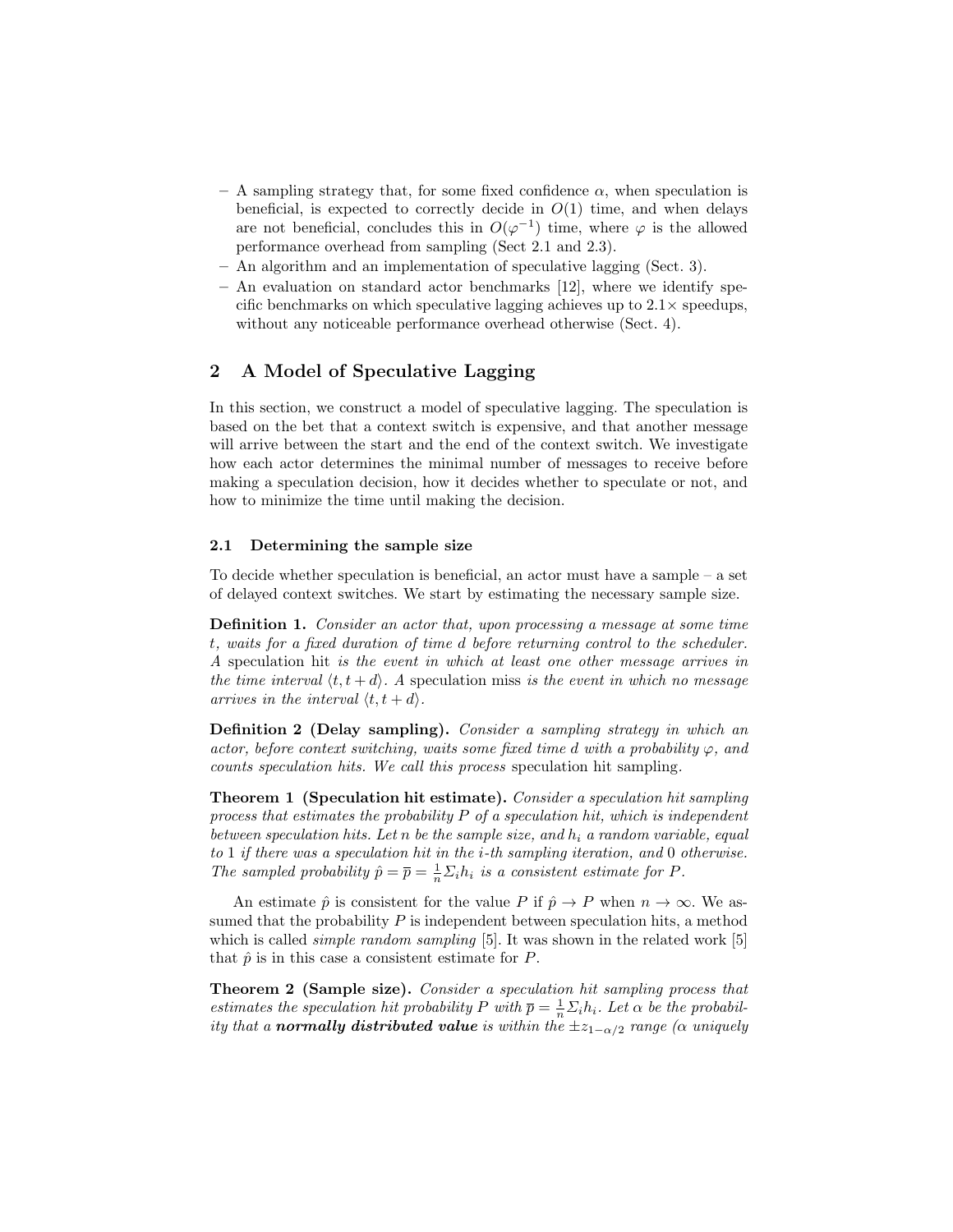defines  $z_{1-\alpha/2}$ ). The minimum sample size is at least  $\frac{z_{1-\alpha/2}^2}{4\cdot e^2}$ , for the probability  $\alpha$  that the estimated probability P is approximately within the range  $\langle 0.1, 0.9 \rangle$ .

Proof. We are sampling speculation hits with replacement, so the number of observed speculation hits follows the binomial distribution. It was shown that in this case, the confidence interval e can be approximated with  $z_{1-\alpha/2} \cdot \sqrt{\hat{p}(1-\hat{p})/n}$ , where *n* is the sample size [5]. The term  $\hat{p}(1-\hat{p})$  is maximized for  $\hat{p} = 0.5$ , which allows deriving the worst case n from e.  $\Box$ 

The result in Theorem 2 allows us to calculate the minimum number of samples required for deciding, with a specific confidence  $\alpha$ , the interval of the possible values of the speculation probability P. As we show later, this allows deciding whether speculation improves program performance or not.

#### 2.2 Estimating speculation benefits

Theorem 2 shows how to pick the sample size, but does not mention the delay time d. The probability P, and the estimated speculation hit probability  $\hat{p}$ , both depend on the chosen delay  $d$ . In this section, we investigate how to find the optimal value for the delay d. We first show that  $d$  is not unbounded – an actor only needs to search through a finite interval to find the optimal value d.

**Definition 3.** The setup cost  $c_s$  is the time between the point when the scheduler assigns an actor to a processor, and the point when the actor starts processing the first pending message. The teardown cost  $c_t$  is the time between the point when the actor finishes processing the last pending message, and the point when the actor returns control to the scheduler. We define the context-switch cost c as the sum  $c_s + c_t$  of the setup and teardown cost.

**Definition 4.** An actor speculates with a delay d if, after processing the last available message, it spends an additional time d waiting for the arrival of another message. The speculation efficiency  $\Psi_{spec} = T_{spec}/T_{base}$  is the ratio between the total actor execution time with speculation  $T_{spec}$  and the time without speculation  $T_{base}$ , and its inverse value  $S_{spec} = \Psi_{spec}^{-1}$  is the speculation speedup.

Lemma 1 (Delay bound). Consider an actor that speculates with a delay d. Let there always exist at least one inactive actor with an available message. Then for every  $d > c$ , the program execution time is not optimal.

*Proof.* Assume that there is some time  $d_0 > c$  for which the execution is optimal. Consider a specific actor R that, at some point in the execution schedule  $E_0$ , speculates with  $d_0$ . By assumption, when R starts speculating, there exists another actor Q with an available message. Consider now an alternative execution schedule  $E_1$  in which the actor R does not speculate, but instead releases the processor. The scheduler can then assign the processor time to another actor  $Q$ , after a context switch with duration  $c$ . The execution schedule  $E_1$  is at least  $d_0 - c$  faster than  $E_0$ . By contradiction,  $E_0$  is not optimal.  $\square$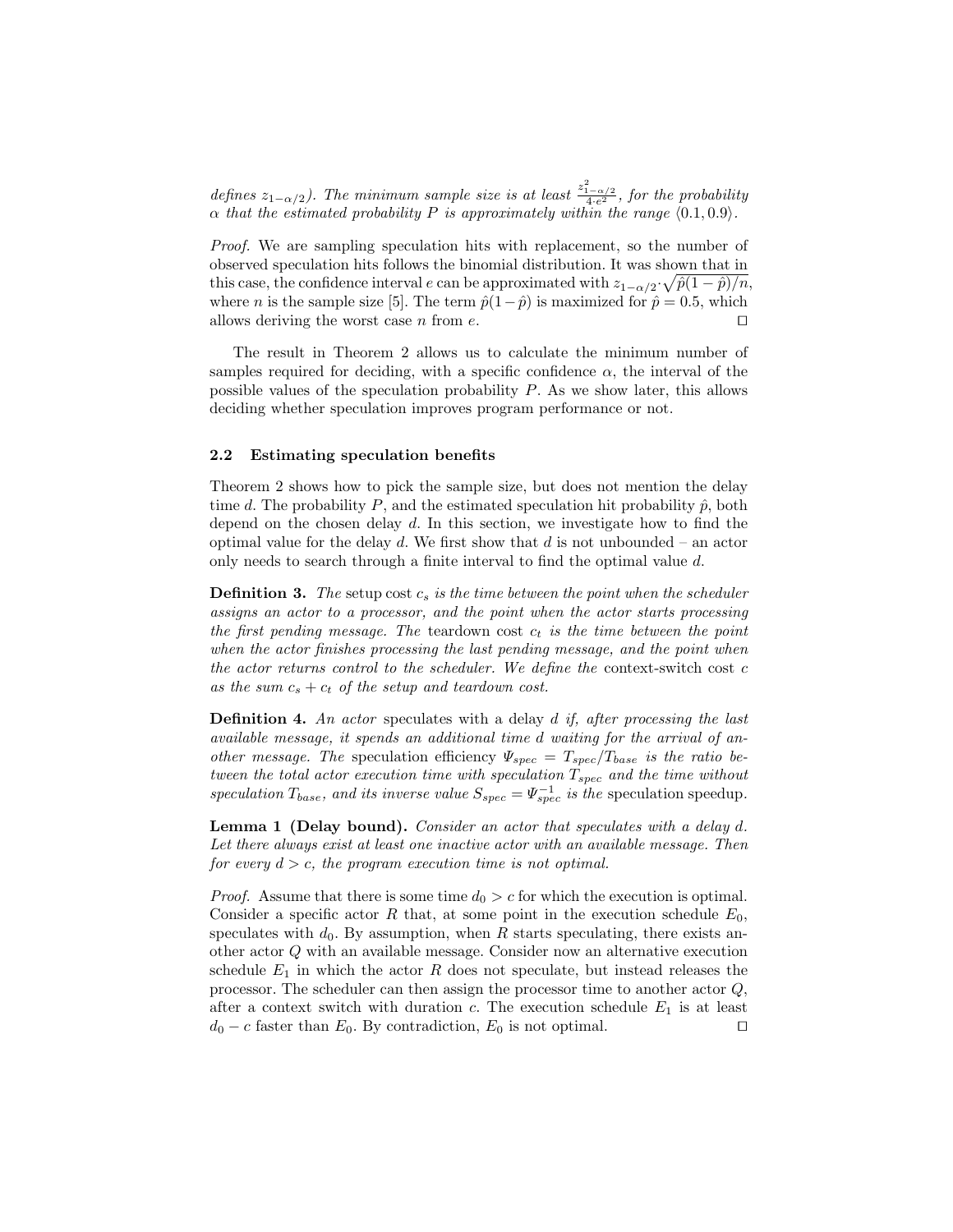$$
\mathbb{Z}\left[\mathbb{Z}\left[\mathbb{Z}\left[N\right]\right]\right] \longrightarrow \mathbb{Z}\left[\mathbb{Z}\left[\mathbb{Z}\left[N\right]\right]\right] \longrightarrow \mathbb{Z}\left[\mathbb{Z}\left[\mathbb{Z}\left[N\right]\right]\right] \longrightarrow \mathbb{Z}\left[\mathbb{Z}\left[\mathbb{Z}\left[\mathbb{Z}\left[N\right]\right]\right]\right] \longrightarrow \mathbb{Z}\left[\mathbb{Z}\left[\mathbb{Z}\left[\mathbb{Z}\left[N\right]\right]\right] \longrightarrow \mathbb{Z}\left[\mathbb{Z}\left[\mathbb{Z}\left[N\right]\right]\right] \longrightarrow \mathbb{Z}\left[\mathbb{Z}\left[\mathbb{Z}\left[\mathbb{Z}\left[\mathbb{Z}\left[\mathbb{Z}\left[\mathbb{Z}\left[\mathbb{Z}\left[\mathbb{Z}\left[\mathbb{Z}\left[\mathbb{Z}\left[\mathbb{Z}\left[\mathbb{Z}\left[\mathbb{Z}\left[\mathbb{Z}\left[\mathbb{Z}\left[\mathbb{Z}\left[\mathbb{Z}\left[\mathbb{Z}\left[\mathbb{Z}\left[\mathbb{Z}\left[\mathbb{Z}\left[\mathbb{Z}\left[\mathbb{Z}\left[\mathbb{Z}\left[\mathbb{Z}\left[\mathbb{Z}\left[\mathbb{Z}\left[\mathbb{Z}\left[\mathbb{Z}\left[\mathbb{Z}\left[\mathbb{Z}\left[\mathbb{Z}\left[\mathbb{Z}\left[\mathbb{Z}\left[\mathbb{Z}\left[\mathbb{Z}\left[\mathbb{Z}\left[\mathbb{Z}\left[\mathbb{Z}\left[\mathbb{Z}\left[\mathbb{Z}\left[\mathbb{Z}\left[\mathbb{Z}\left[\mathbb{Z}\left[\mathbb{Z}\left[\mathbb{Z}\left[\mathbb{Z}\left[\mathbb{Z}\left[\mathbb{Z}\left[\mathbb{Z}\left[\mathbb{Z}\left[\mathbb{Z}\left[\mathbb{Z}\left[\mathbb{Z}\left[\mathbb{Z}\left[\mathbb{Z}\left[\mathbb{Z}\left[\mathbb{Z}\left[\mathbb{Z}\left[\mathbb{Z}\left[\mathbb{Z}\left[\mathbb{Z}\left[\mathbb{Z}\left[\mathbb{Z}\left[\mathbb{Z}\left[\mathbb{Z}\left[\mathbb{Z}\left[\mathbb{Z}\left[\mathbb{Z}\left[\mathbb{Z}\left[\mathbb{Z}\left[\mathbb{Z}\left[\mathbb{Z}\left[\mathbb{Z}\left[\mathbb{Z}\left[\mathbb{Z}\left[\mathbb{Z}\left[\mathbb{Z}\left[\mathbb{Z
$$

Fig. 1. Probability tree for the running time with speculative lagging

Lemma 1 states that there exists an upper bound on the benefits from speculatively delaying the context switch. Consequently, the sampling plan needs to focus only on the values of d in the interval  $(0, c)$ . We now investigate how to choose d from this interval to maximize the benefits.

Lemma 2 (Speculative running time). Consider an actor that speculates with a delay d, and with probability  $\varphi \ll 1$ , prior to context switching, samples speculation hits. The time required to receive and process N messages is then  $T_{spec}(N) = [(1 - P) \cdot c + w + d] \cdot N$ , where P is the speculation hit probability for the delay d, c is the context switch time, and w is the time to process a message.

Proof. Consider the execution of an actor in Fig. 1, which has one message available at the beginning, and still has to process N messages. The time required to process these messages is  $T_{spec}(N)$ . The actor spends w time to process the first message, and  $d$  time speculating for the next message. During the time  $d$ , another message arrives with probability  $P$ , which brings the actor into a state with one available message, where the remaining execution time is recursively  $T_{spec}(N-1)$ . Alternatively, with a probability  $1-P$ , another message does not arrive during the time d. In this case, the actor may decide to return control to the scheduler with a probability  $1 - \varphi$  (i.e. not to sample speculation hits) and spend c time in a context switch. Alternatively, with a probability  $\varphi$ , the actor spends additional  $d_{max} = c$  units of time sampling speculation hits. When the sampling ends, another message will appear with probability that is at least P, bringing the actor into the state with an available message – the remaining execution time is here  $T_{spec}(N-1)$ . Alternatively, with probability  $1 - P$ , no message arrives, and the actor spends c time in a context switch.

Putting this together, we get the following execution time recurrence:

$$
T_{spec}(N) = w + d + \left( (1 - P) \cdot \varphi + (1 - P) \cdot (1 - \varphi) + (1 - P)^2 \cdot \varphi \right) \cdot c + T_{spec}(N - 1)
$$

This recurrence has the following closed-form solution:

$$
T_{spec}(N) = (w + d + (1 - P) \cdot (1 + \varphi - \varphi \cdot P) \cdot c) \cdot N \tag{1}
$$

Under the assumption that sampling is done infrequently, that is,  $\varphi \ll 1$ , the term  $1 + \varphi - \varphi \cdot P$  becomes 1, and the claim follows.

Theorem 3 (Speculation efficiency and speedup). Let c be the context switch duration, w the time required to process a message, and  $\bar{p}$  be the sampled speculation hit rate. Define  $\delta = d/c \in \langle 0, 1 \rangle$  and  $\eta = w/c$  as ratios between the delay, the work and context switch time. Then, the expected efficiency of speculative lagging is  $\overline{\Psi}_{spec} = 1 + \frac{\delta - \overline{p}}{1 + \eta}$ , and the expected speedup  $\overline{S}_{spec} > \frac{1 + \eta}{1 + \eta + \delta - \overline{p}}$ .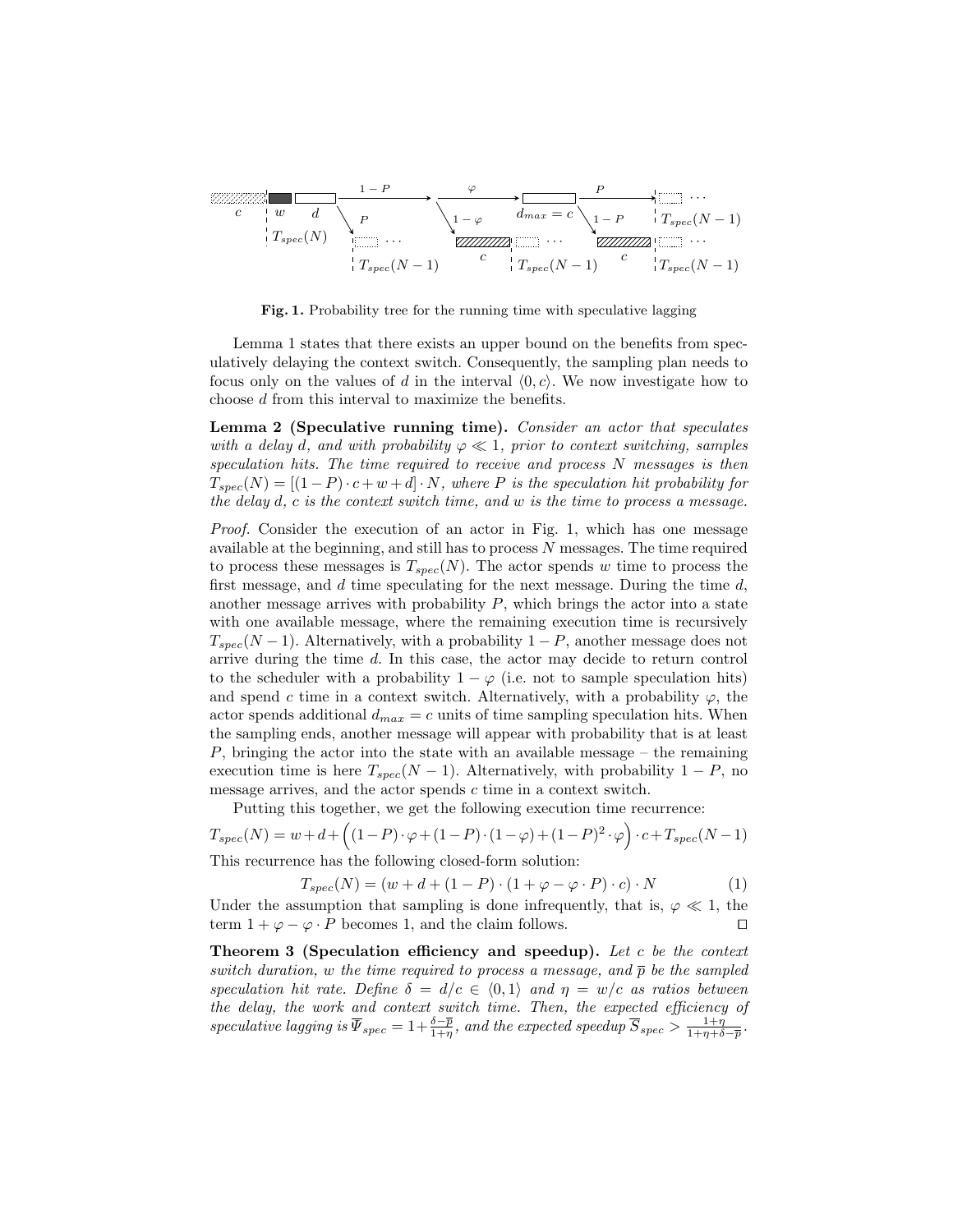*Proof.* The expected efficiency is defined as  $E[\Psi_{spec}] = E[T_{spec}(N)/T_{base}(N)]$ , where  $T_{base}(N)$  is the time required to process N messages without speculation, and  $T_{spec}(N)$  is the same time with speculation.

Without speculation, in the worst case, an actor always processes only a single message before returning control to the scheduler. The time without speculation is then  $T_{base}(N) = (c + w) \cdot N$ . By Lemma 2, expected time with speculation is  $T_{spec}(N) = [(1 - P) \cdot c + w + d] \cdot N$ . Since  $T_{base}(N)$  does not depend on random variables, linearity of expectation gives us:

$$
\overline{\Psi}_{spec} = E[\Psi_{spec}] = \frac{N \cdot [(1 - E[P]) \cdot c + w + d]}{N \cdot (c + w)}
$$
\n(2)

Using  $E[P] = \overline{p}$  from Theorem 1, this further simplifies to:

$$
\overline{\Psi}_{spec} = 1 + \frac{\delta - \overline{p}}{1 + \eta} \tag{3}
$$

By expressing the inverse  $\Psi^{-1}_{spec}$  of  $\Psi_{spec}$  with its Taylor series, it can be shown that  $\overline{S}_{spec} = E[S_{spec}] = E[\Psi_{spec}^{-1}] > E[\Psi_{spec}]^{-1}$ , as noted previously [9].

The result from Theorem 3 provides a way to decide whether speculative lagging improves performance. This is captured with the following corollary.

Corollary 1 (Speculation decision). An actor that speculates with a relative delay  $\delta = d/c \in (0, 1)$  improves program performance when  $\delta \leq \overline{p}$ .

Proof. Program performance is expected to improve when the expected speedup  $S_{spec} > 1$ . Using the result from Theorem 3, we have:

$$
\overline{S}_{spec} > \frac{1+\eta}{1+\eta+\delta-\overline{p}} \ge 1
$$
\n(4)

We can rewrite the second inequality as  $1 + \eta \geq 1 + \eta + \delta - \overline{p}$ , and the result follows irrespective of the work ratio  $\eta$ .

The previous corollary states the necessary conditions to apply delays. Let's assume that we have a set of  $(\delta_i, \overline{p}_i)$  pairs, and we need to pick the  $\delta_i$  that maximizes speedup. The next corollary shows how to do this.

Corollary 2 (Speculation choice). Given a set of  $(\delta_i, \overline{p}_i)$  pairs, where  $\delta_i$  is the speculated delay and  $\bar{p}_i$  is the respective sampled speculation hit probability, speedup is maximal for the relative delay  $\delta_i$  that has the minimum  $\delta_i - \overline{p}_i$ .

*Proof.* Expression for  $\overline{S}_{spec}$  from Theorem 3 is monotonic with respect to  $\overline{p}$  and δ, and is maximized when  $\bar{p}$  − δ is minimized, irrespective of η.  $\Box$ 

#### 2.3 Better time-to-speculation with an adaptive sampling rate

We can use the Theorem 2 to estimate the sample size  $n$ . For example, for a  $\alpha = 95\%$  confidence that speculation hit probability P lies within  $e = 15\%$  of the true value, we need  $n = 43$ . Our analysis implicitly assumed that the sampling frequency  $\varphi$  is so low that it can be ignored. As an example, for  $\varphi = 1\%$ ,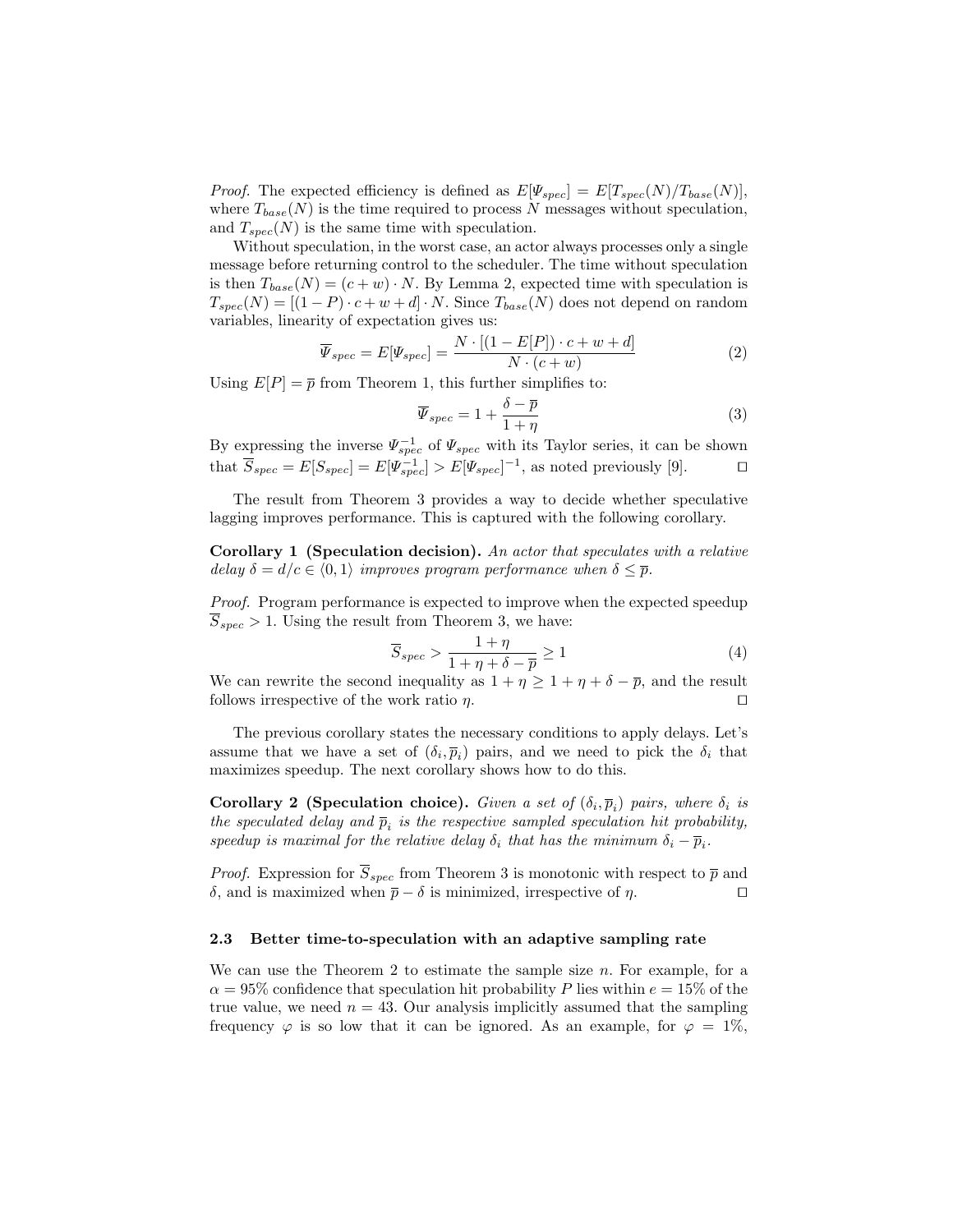execution overhead less than 1%, but the expected number of context switches that an actor must undergo before deciding on speculation is  $N = n \cdot \varphi^{-1}$ , which is 4300 for the confidence  $\alpha = 95\%$  and the interval  $e = 15\%$ , assumed previously. This value is impractical for applications in which the actor lifetime is short.

To reduce the time until a speculation decision, we note that increasing the sampling frequency  $\varphi$  causes a slowdown only if speculation hits are unlikely. If speculation helps, it is likely that a message arrives during sampling. In what follows, we substantiate this intuition with an upper bound on the allowed sampling rate  $\varphi$ . We then compute an upper bound on the expected number of messages  $\overline{N}$  that must be received before deciding on  $\delta$ , when  $\varphi$  gets dynamically adapted.

Lemma 3 (Sampling rate bound). Consider an actor that speculates with a relative delay  $\delta = d/c$ , and, before a context switch, samples speculation hits with the rate  $\varphi$ . Sampling does not decrease performance as long as  $\varphi \leq \frac{P-\delta}{(1-P)^2}$ .

*Proof.* We are investigating the upper bound for  $\varphi$ , so the previous assumption that  $\varphi \ll 1$  no longer holds, and we cannot use the result from Theorem 3. Instead, we rely on (1) from Lemma 2. We require that the speculative running time is less than equal than the baseline:

$$
w + d + c \cdot (1 - P) \cdot (1 + \varphi - \varphi \cdot P) \le w + c \tag{5}
$$

By simplifying and substituting  $\delta = d/c$ , we get the desired bound on  $\varphi$ .  $\square$ 

We could (prematurely) conclude that a newly created actor must set the sampling rate  $\varphi$  to the bound from Lemma 3. However, a new actor does not know the speculation hit probability  $P$ . At the end of each sampling iteration i, the actor only has an imprecise estimate  $p_i$  of  $P$ , which, as shown in Theorem 2, is only adequately accurate with the desired sample size  $n \geq i$ .

We now show that, somewhat surprisingly, the actor can indeed use its current estimate  $p_i$  as a proxy for P to increase the sampling rate  $\varphi$ , and reduce the expected number of messages  $\overline{N}$  needed to reach the sample size n, without compromising performance. The bound on  $\overline{N}$  will be proportional with the speculation miss probability  $1 - P$ , confirming the initial intuition.

Theorem 4 (Adaptive sampling). Consider a newly created actor that starts with an initial sampling frequency  $\varphi_0$ , and then changes the sampling frequency to  $\varphi = max(\varphi_0, min(1, \frac{\overline{p}_i}{(1-\overline{n})})$  $\frac{p_i}{(1-\overline{p}_i)^2})$  after every sampling iteration i. The expected number of messages N that an actor will receive before gathering the sample of size n is bounded by  $\overline{N} \leq 1 + \varphi_0^{-1} \cdot (1 + (2 + \varphi_0)^{-1}) \cdot (1 - P) \cdot O(n) + O(n)$ . Expected speedup  $\overline{S}$  between speculation and baseline is bounded by  $\overline{S} \geq 1 - (1 + \varphi_0^{-1})^{-1}$ .

*Proof.* After each sampling event, the sampling probability  $\varphi$  is modified using the expression  $\frac{P-\delta}{(1-P)^2}$  from Lemma 3, where  $\delta$  is 0 because the newly created actor does not speculate yet, and P is replaced with the current value  $\bar{p}$ .

The probability tree in Fig. 2 shows a series of sampling events, and the number of messages received  $N_{i,j}$ , which are needed to reach the respective sampling iteration i and state j.  $N_{0,0}$  is 1, since a newly created actor can immediately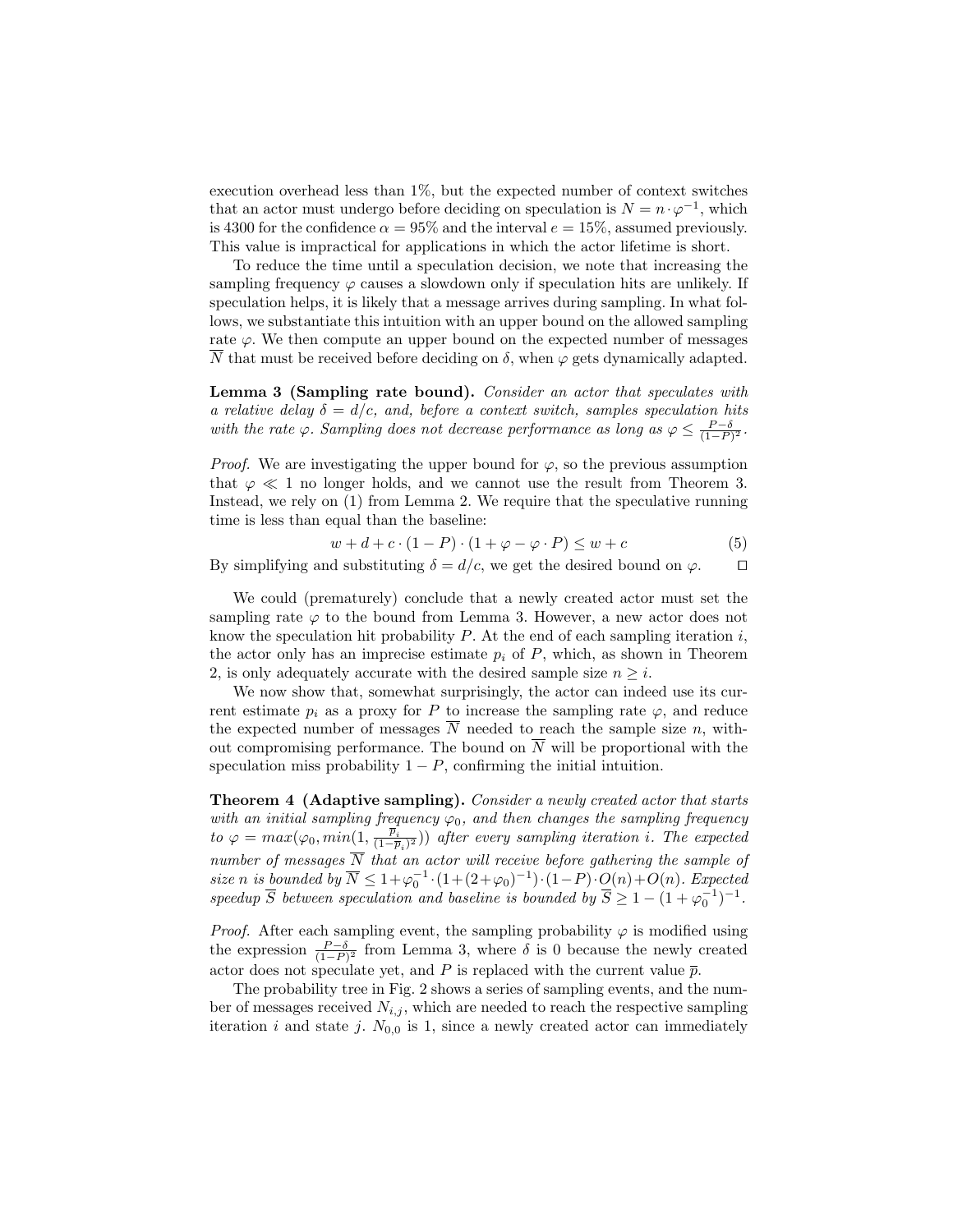$$
N_{1,1} = N_{0,0} + \frac{(1-1)^2}{1}
$$
\n
$$
P
$$
\n
$$
N_{2,3} = N_{1,1} + \frac{(1-1)^2}{1}
$$
\n
$$
1 - P
$$
\n
$$
N_{2,2} = N_{1,1} + \frac{(1-1/2)^2}{1/2}
$$
\n
$$
1 - P
$$
\n
$$
N_{2,1} = N_{1,0} + \frac{(1-1/2)^2}{1/2}
$$
\n
$$
1 - P
$$
\n
$$
N_{1,0} = N_{0,0} + \varphi_0^{-1}
$$
\n
$$
1 - P
$$
\n
$$
N_{2,0} = N_{1,0} + \varphi_0^{-1}
$$
\n
$$
1 - P
$$
\n
$$
N_{2,0} = N_{1,0} + \varphi_0^{-1}
$$
\n
$$
1 - P
$$
\n
$$
N_{1,0} = N_{0,0} + \varphi_0^{-1}
$$
\n
$$
1 - P
$$
\n
$$
N_{2,0} = N_{1,0} + \varphi_0^{-1}
$$
\n
$$
1 - P
$$

Fig. 2. Probability tree and message counts in adaptive sampling

sample once – the sampling cost is amortized by the actor creation costs. Sampling can result in a speculation hit with a probability  $P$ , or a speculation miss with  $1-P$ , where P is the true speculation hit probability. The expected number of messages between two sampling iterations is  $\varphi^{-1}$ , so we have:

$$
N_{i,j} = N_{i-1,j+2} + \min\left(\varphi_0^{-1}, \frac{(1-\overline{p_i})^2}{\overline{p_i}}\right)
$$
 (6)

Our task is compute the expected number of messages after  $n$  sampling iterations, in other words, to produce a sum of the messages received at the depth  $n$ in the tree, weighted by the respective probabilities. This is given with the expression  $\overline{N} = \sum_j P_{n,j} \cdot N_{n,j}$ , where  $P_{n,j}$  is the probability of the outcome j after n sampling iterations. We now compute the upper bound for  $\overline{N}$  by grouping the execution paths according to the number of speculation hits  $k$ , and choosing the longest path in each such group  $k$ . The execution is longest when the initial  $k$ sampling iterations are speculation misses, followed by  $n - k$  speculation hits.

$$
\overline{N} \le 1 + \sum_{k=0}^{n} \binom{n}{k} P^{n-k} (1-P)^k \left( k \cdot f \cdot \varphi_0^{-1} + \sum_{i=k \cdot f+1}^{n} \frac{\left( 1 - \frac{i-k}{i} \right)^2}{\frac{i-k}{i}} \right) \tag{7}
$$

Note that in the *min* in (6), the second term does not outweigh  $\varphi_0^{-1}$  at  $i = k + 1$ , but only after a few additional iterations. For this reason, we include the factor f in (7). It can be shown that the upper bound holds when  $f = 1 + (2 + \varphi_0^{-1})^{-1}$ . Next, note that in the given range, the fraction in the last sum is always less than  $i/(i-k)$ . Therefore, we can use the following upper bound for the last sum:

$$
\sum_{i=k+1}^{n} \frac{\left(1 - \frac{i-k}{i}\right)^2}{\frac{i-k}{i}} \le \sum_{i=k+1}^{n} \frac{i}{i-k} = \sum_{j=0}^{n-k-1} \frac{j+k+1}{j+1} \le (k+1) \cdot H_n + n \tag{8}
$$

Above,  $H_n = \sum_{i=1}^n i^{-1}$  is the *n*-th harmonic number. By combining this with (7), and by applying the identities  $\sum_{k=0}^n \binom{n}{k} P^{n-k} (1-P)^k k = n(1-P)$  and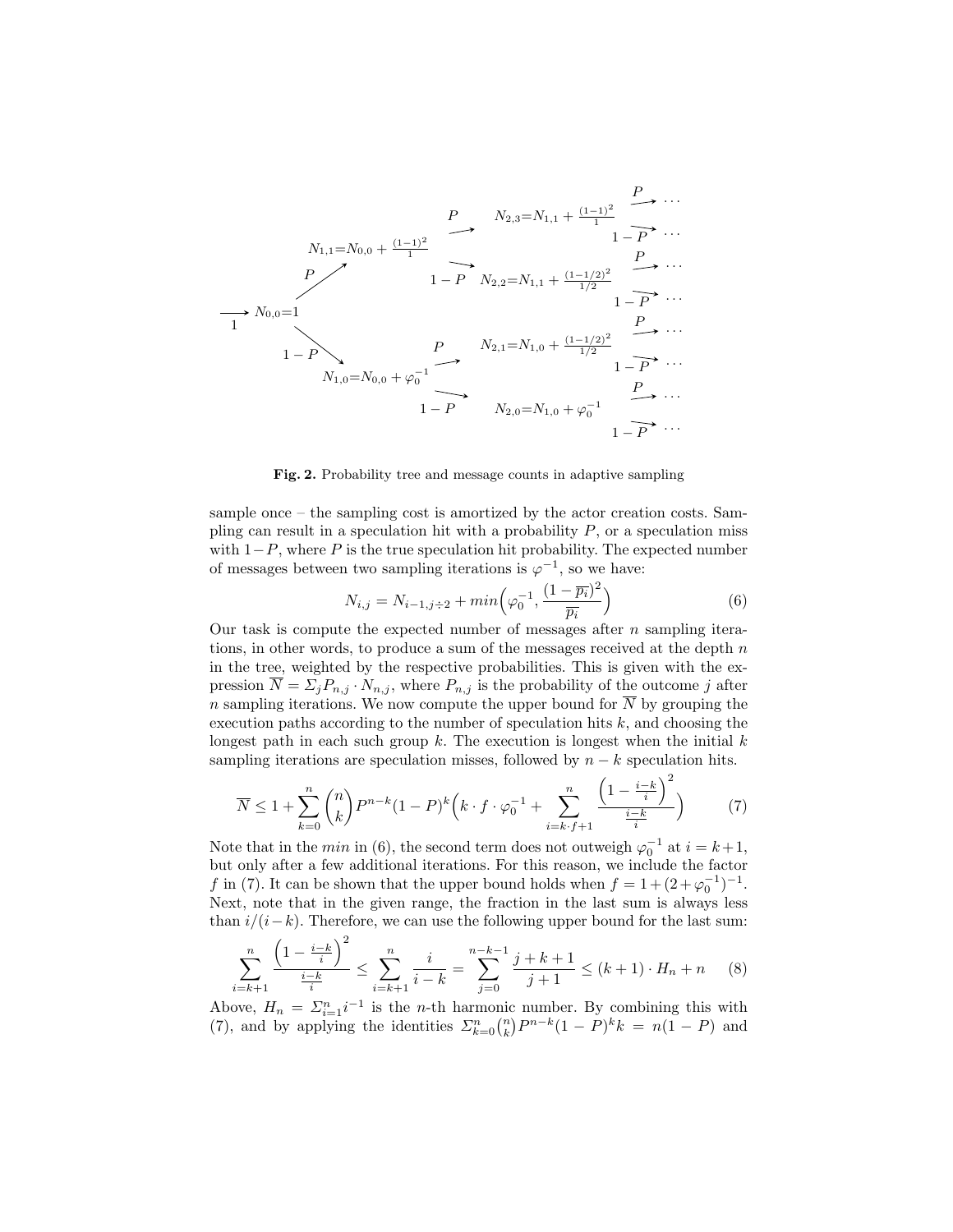$\sum_{k=0}^{n} {n \choose k} P^{n-k} (1-P)^k = 1$ , we get the following upper bound for  $\overline{N}$ :

$$
\overline{N} \le 1 + \varphi_0^{-1} \cdot (1 + \frac{1}{2 + \varphi_0^{-1}}) \cdot n \cdot (1 - P) + n \cdot H_n \cdot (1 - P) + n \tag{9}
$$

The bound in (9) is too conservative – in particular, the term  $n \cdot H_n$  never exceeds  $n \cdot \varphi_0^{-1}$  (in the worst case, the sampling frequency stays  $\varphi_0$ ), so we can replace it with  $n \cdot min(\varphi_0^{-1}, H_n)$ . This proves the first part. To prove the second part, we find a lower bound for  $\overline{N}$  – we consider the path in the probability tree that starts with  $n - k$  hits (which set  $\varphi$  to 1), followed by k misses:

$$
\overline{N} \ge 1 + \sum_{k=0}^{n} {n \choose k} P^{n-k} (1-P)^k \Big( (n-k) \cdot 1 + \sum_{i=n-k+1}^{n} \min(\varphi_0^{-1}, \frac{(1-\frac{n-k}{i})^2}{\frac{n-k}{i}}) \Big) \tag{10}
$$

The term  $n - k$  becomes  $n \cdot P$  under the outer sum. The second term (the inner sum) consists of two parts, depending on which part under the *min* dominates. The part with  $\varphi_0$  is alone greater than  $k\varphi_0^{-1}$  when  $P\to 0$ . From this, it can be shown that  $\overline{N}$  is lower bound by  $n \cdot P + \varphi_0^{-1} \cdot n \cdot (1 - P)$ . When work tends to 0, the speedup  $\overline{S} = \overline{T}_{base}/\overline{T}_{sampling}$  becomes the ratio between the time spent in context switching without sampling and the time spent with sampling. Note that sampling spends  $n \cdot c$  extra time, but only in the  $1 - P$  cases that do not end in a speculation hit. By substituting the lower bound into the speedup:

$$
\overline{S} \ge \frac{N \cdot c}{\overline{N} \cdot c + n \cdot c \cdot (1 - P)} \ge 1 - \frac{1 - P}{1 + \varphi_0^{-1} \cdot (1 - P)}\tag{11}
$$

The last expression in (11) is minimal when  $P = 0$ , and the claim follows.  $\square$ 

We interpret the Theorem 4 as follows. First, when  $P \to 1$ , the term with the initial frequency  $\varphi_0$  disappears, and the expected number of messages  $\overline{N}$ depends only on the sample size n. From (9) and (10), for  $P = 0.9$ ,  $n = 43$  and  $\varphi_0 = 0.01$ , the expected number of messages  $\overline{N}$  is between 468 and 497, an 8× improvement. Second, when  $P \to 0$ , the sampling overhead depends only on the initial sampling frequency  $\varphi_0$ . If we pick an unreasonably high value  $\varphi_0 \to 1$  for the initial sampling frequency, the performance degrades by at most  $50\%$  – this is the case when we always sample after receiving a message, without benefiting from speculation hits, and effectively paying the context switch cost twice.

### 3 Algorithm and Implementation

We can summarize the results from Sect. 2 as follows. When the speculation hit probability P is greater than the relative delay  $\delta$ , where  $\delta = d/c$  is the ratio between the absolute delay  $d \in (0, c)$  and the context switch time c, an actor must speculatively delay its context switches by the duration d. For a confidence level  $\alpha$ , an actor must gather a sample of speculation hits of size  $n = z_{1-\alpha/2}^2/(4e^2)$ , where  $e$  is the confidence interval for the sampled speculation hit probability  $p$ . These *n* values are sampled with some probability  $\varphi$ , which is a small value  $\varphi_0$ initially, but can be set to  $\varphi = (\bar{p}_i - \delta)/(1 - \bar{p}_i)^2$  after every sampling iteration.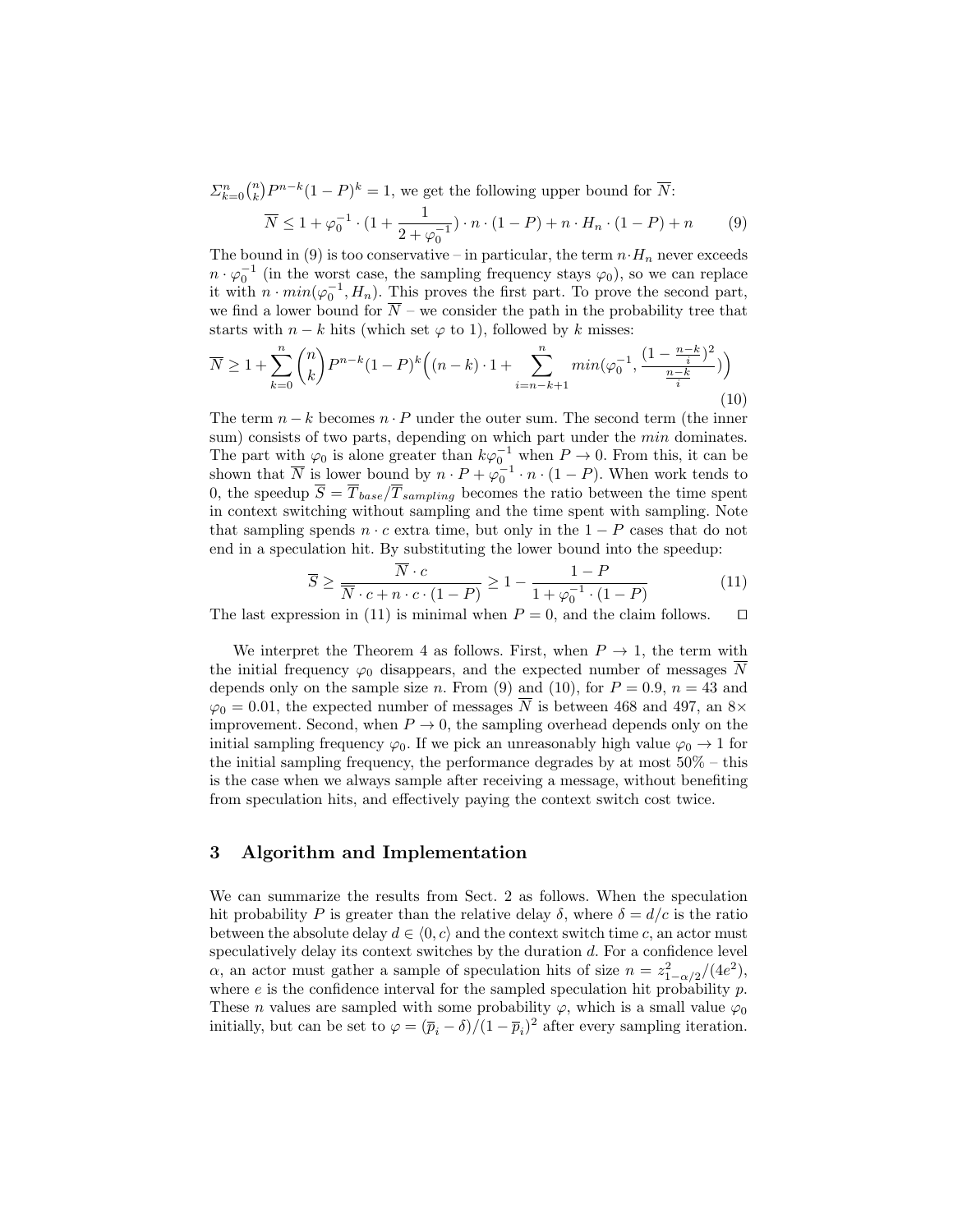```
1 global \varphi = \varphi_02 global L = 323 global counts = [1..L]4 global d_{best} = 05 global sample_count = 0
6
7 has_more = poll ()
8 while has_more :
9 has_more = false
10 if drain () :
11 spins = d_best
12 while spins > 0:
13 spins -= 1
14 if spins((C/L) == 0):
15 has_more = poll ()
16 if has_more :
17 spins = 0
                               18 if random (0.0, 1.0) < \varphi:
                               19 spins = 0, i = 020 while spins < C:
                               21 spins += 122 if spins((C/L) == 0:23 has_more = poll ()
                               24 i += 1
                               25 if has_more :
                               26 counts [j \in i..L] += 1
                               27 spins = C
                               28 sample_count += 129 \varphi = \max(\varphi_0, \text{ calc}_p())30 if sample_count == n:
                               31 sample_count = 0
                               32 \quad k = \text{argmin} (counts[i] - C/L * i)33 d_best = C/L*k<br>34 counts i \in 1...counts[i \in 1..L] = 0
```
Fig. 3. Pseudocode for speculative lagging

The algorithm in Fig. 3 collects a set of sampled probabilities  $\bar{p}_i$  for equidistant delays  $d_i \in \langle 0, c \rangle$ . An actor runs the algorithm immediately before each context switch. The algorithm maintains the current best delay d\_best, initially zero, and the array counts of speculation hit counts for each  $d_i$ . It first checks for messages with poll in line 7, and handles them by calling drain in line 10. The drain method returns false only when the scheduler externally disallows further execution – in this case, the actor must immediately yield. Otherwise, the actor spins for d\_best time units, and calls poll on the message queue every  $C$  / L time units, where L is the total number of delays  $d_i$ , and C is the context switch time. If the actor finds that the message is available, it calls drain again and this process is repeated. After the loop in line 8 ends, the actor samples the delays, with the probability  $\varphi$ , by finding the first delay  $d_i$  after which a method is available, and updates the speculation hit counts accordingly in line 26. The actor adapts the sampling frequency  $\varphi$  in line 29. Upon reaching the sample size n, the actor sets **d\_best** to the  $d_i$  with the largest value  $p_i - d_i$  in line 33, and then resets the speculation hit counts in line 34.

We implemented our algorithm in the Reactors framework [2] [19], as a modification of the pluggable scheduling system in Reactors [18]. Context switch in this framework consists of finding a worker thread, creating a task object, interacting with the work queue, and setting up actor-local state on the worker. The largest deviation from the analysis in Section 2 is that the number of messages a reactor can process is upper bound, and kept around 50 – this already amortizes the context switch times, but ensures fair scheduling (i.e. a bound on latency).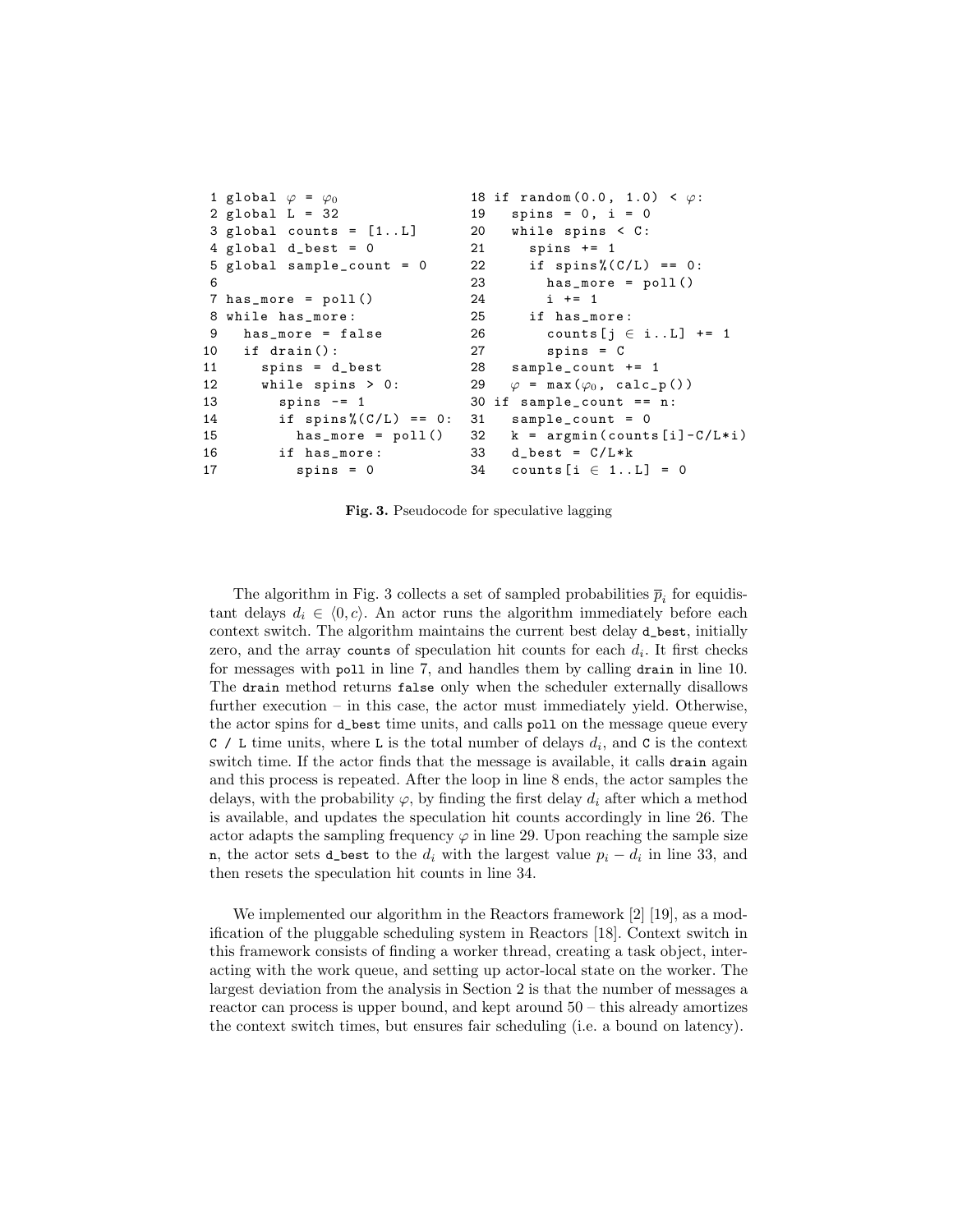

Fig. 4. Running time comparison between Reactors and Akka on the Savina benchmark suite (lower better;  $N -$  number of messages,  $P -$  number of actors,  $W -$  streaming window size,  $F$  – computed Fibonacci number)

## 4 Evaluation

In this section, we (1) show the running times of the benchmarks from the Savina actor suite [12], using three different processor models. We identify a subset of benchmarks on which speculative lagging improves performance, and use them to estimate the context switch time  $c$ . We then  $(2)$  study the performance of these benchmarks for a different number of actors in the system. Finally, to validate that speculative lagging does not degrade performance when it is not beneficial, we (3) identify a subset of benchmarks for which speculative lagging is potentially harmful, and compare the running time for different initial sampling frequencies  $\varphi_0$ . We use standard performance evaluation techniques [10].

We emphasize that we only expect to see a performance improvement on specific benchmarks, in which a majority of actors normally spend a lot of time context switching compared to doing useful work. On other benchmarks, where the actors' mailboxes are saturated and the context switches are rare compared to the amount of useful work, it is unreasonable to expect a speedup – here, eliminating the context switch is unnoticeable by definition. However, we require that the addition of our speculation algorithm does not degrade performance on any benchmark – in the worst case, the performance must stay the same.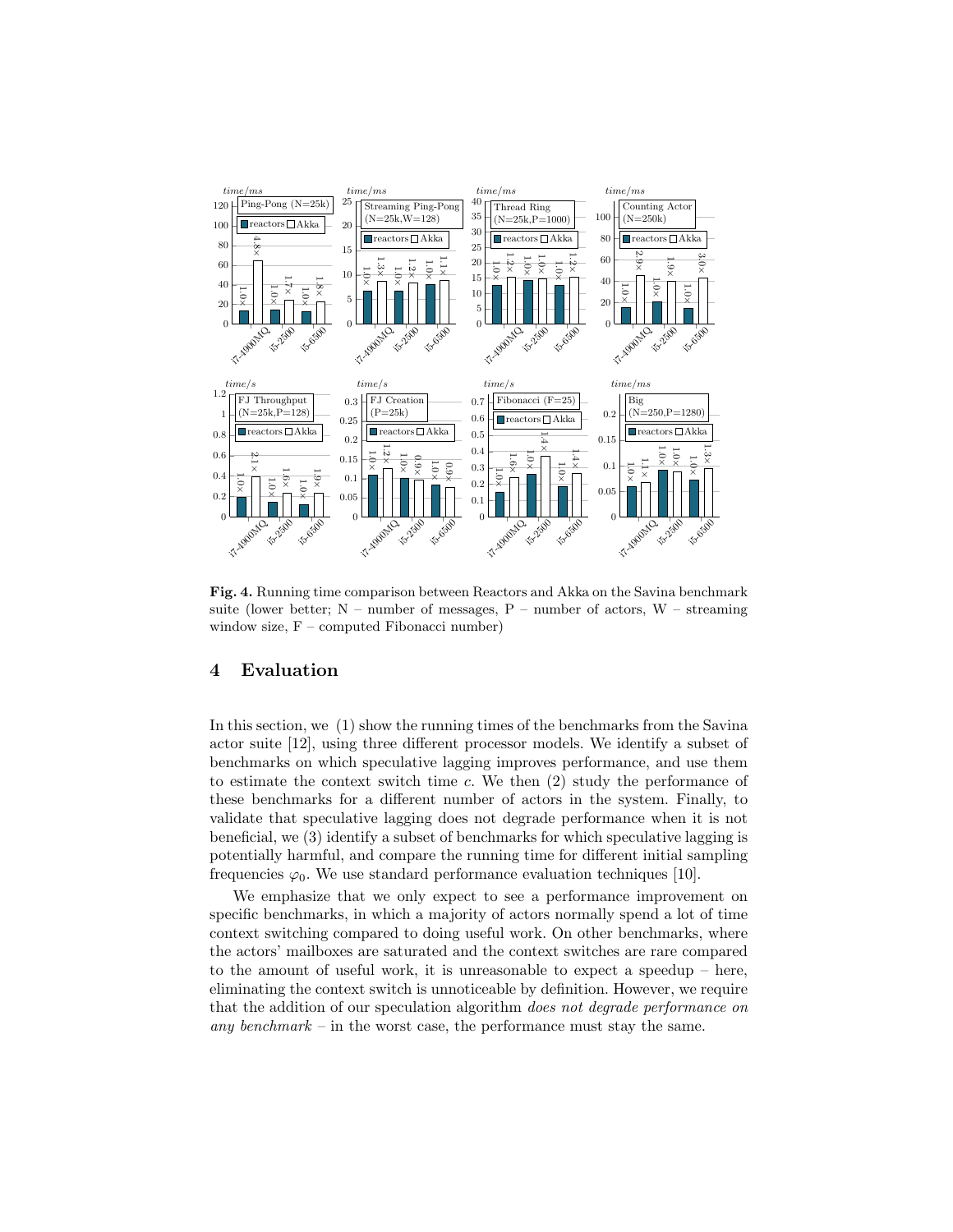

Fig. 5. First Row – Impact of Estimated Context Switch Time C (i7-4900MQ); Second Row – Impact of Parallelism Level P (i7-4900MQ;  $C = 2048$ ); Third Row – Impact of Initial Frequency  $\varphi_0$  (i7-4900MQ;  $C = 2048$ ; note that smallest  $\varphi_0$  is 0.1%)

In Fig. 4, we compare the running time between Reactors with speculative lagging and the Akka framework [1] on the Savina benchmark suite, using three different processors, quad-core 2.8 GHz i7-4900MQ with hyperthreading, quad-core 3.2 GHz i7-6500, and quad-core 3.3 GHz i5-2500. We distinguish between benchmarks for which speculative lagging is beneficial, namely, Ping-Pong, Thread Ring and Fork-Join Throughput, and the remaining benchmarks on which lagging does not improve performance. We note that Reactors is  $2 - 3 \times$ faster on the Counting Actor benchmark due to primitive type specialization optimization [7], which is only used in that particular benchmark.

In the first row of Fig. 5, we compare the running times for different values of the estimated context switch time  $C$ . Here,  $C$  is expressed as the number of spins in the algorithm from Fig. 3. In Ping-Pong, two actors repetitively exchange N messages, where N is shown on the x-axis. For  $C = 128$ , the running time is slightly below the Akka version, and converges after  $C$  reaches 512. In Thread Ring, a total of  $P = 4$  actors form a ring, and send a message  $N/P$  times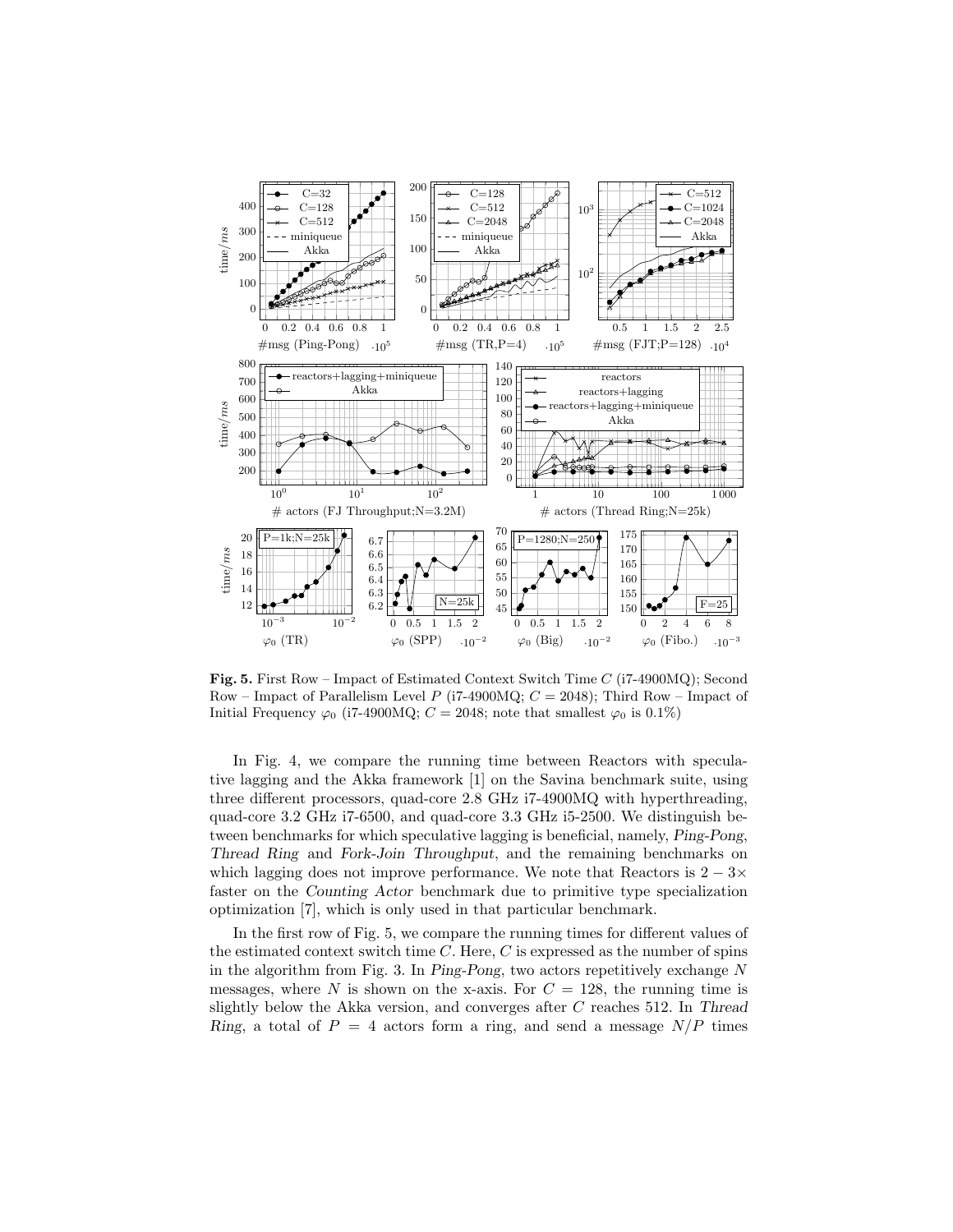around, and C also converges after 512. In both these benchmarks, the running time is additionally improved by keeping an actor-local 1-element message miniqueue, which the actor can steal a message from to avoid context switching. The miniqueue optimization has no effect on FJ Throughput, where a single producer sends messages to  $P = 128$  consumer actors in a roundabout manner. Here, speculative delays cause messages to pile up at non-active actors, which decreases the overall number of context switches, and improves performance by up to  $10\times$  for  $C > 1024$  (note the logarithmic y-axis).

In the second row in Fig. 5, we analyze the performance of FJ Throughput by keeping the total number of delivered messages fixed at 3.2 million, and changing the number of consumers from 1 to 256. The speculation benefits are less pronounced when there are 2 to 8 consumers, which coincides with the number of hardware threads in i7-4900MQ – when each consumer is assigned to a CPU core, speculative delays are just long enough to let the producer run a full cycle, but messages cannot pile up. The situation is reversed on Thread Ring, where performance is improved only when ring size is 8 or less. Since there is a single message passed around, speculative delays only help when each actor can be pinned to a CPU. For  $P > 8$ , Akka is noticeably faster when miniqueues are disabled in Reactors, since Akka's scheduler runs the next actor directly.

In Thread Ring (when  $P \gg 8$ ), Big and Fibonacci, each actor receives only very few messages in total, so speculative delays can only slow down the program. We vary initial sampling frequency  $\varphi_0$  in the third row of Fig. 5, and find that the optimal value is  $\varphi_0 \leq 0.2\%$  (we note that we used  $\varphi_0 = 0.2\%$  and  $C = 2048$ for the benchmarks in Fig. 4). For comparison, actors in Streaming Ping-Pong (SPP) always have a large number of messages waiting in the mailbox, so that benchmark is insensitive to the sampling frequency.

## 5 Related Work

Speculation is in practice frequently used to improve execution performance. Many compiler optimizations speculate on program sections that execute less frequently [8], and optimistic concurrency control is based on the bet that synchronization can be omitted [13]. CPUs speculatively execute instructions out of order, and speculatively eliding locks improves performance in some cases [15]. In the context of cluster computing, delaying the start of a job can improve throughput [21]. To cope with straggler jobs, some cluster runtimes speculatively execute them in parallel [3].

In the context of concurrent computing, existing related work can be separated into two groups. The first group consists of various spin lock techniques, and was studied extensively [16]. When acquiring a spin lock, a process repetitively polls the availability of a critical section until another process releases the spin lock. Spin locks were used in a variety of applications, from general-purpose locking [6] to concurrent data structures [4]. Spin locks are similar to speculative lagging, proposed in this work, but differ in several crucial ways. First, in speculative lagging, the release of a computing resource is preceded by spinning,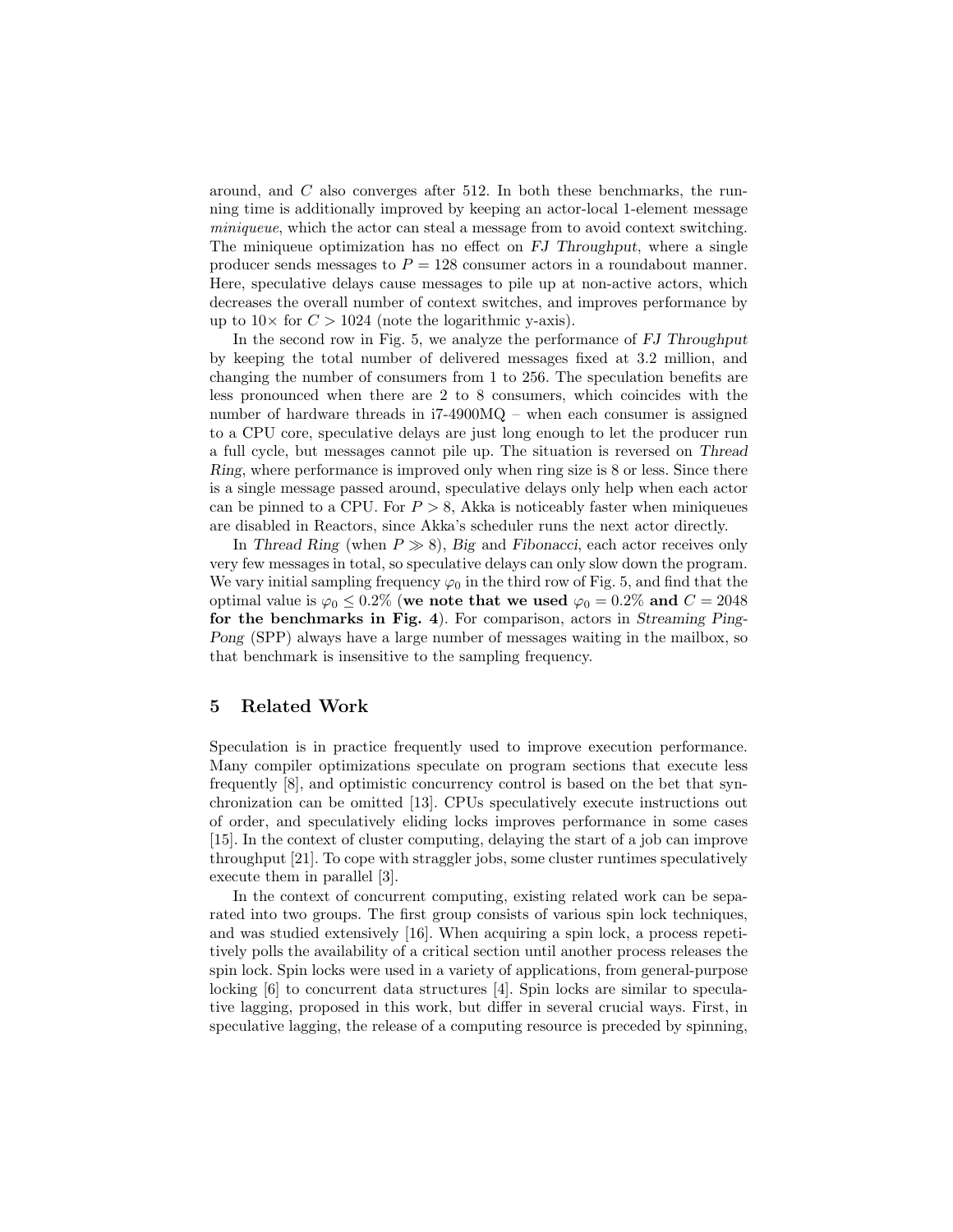whereas with spin locks, a process spins prior to acquiring a lock. Second, after acquiring a spin lock, a process may attempt to acquire other locks, potentially entering a deadlock. In speculative lagging, the wait time is bound, and cannot lead to a deadlock. Third, spin locks are exposed as a programming primitive, while speculative lagging is performed transparently by a scheduler.

The second group deals with speculatively applying optimizations to concurrent programs. Optimistic concurrency techniques [13] speculate that it is more efficient to run a computation without synchronization, and pay the price only occasionally, compared to always synchronizing concurrent processes. Optimistic concurrency is used in databases and in software transactional memory [11]. Techniques for eliding locks in multithreaded programs were proposed in the past both as microarchitectural solutions [20] and as compiler techniques [15]. Some lock implementations speculatively assume that there are no concurrently executing modifications, and validate memory reads by only reading the lock state [17], which is cheaper compared to writes. Just-in-time compilation techniques make statistical assumption about the program behaviour, and deoptimize the program to a slower variant if an assumption is broken [8]. Common to all of these techniques is the idea of speculation – running a simpler, cheaper version of the execution, and potentially reverting to the more costly implementation if it turns out that the assumption is invalidated.

Speculation is often applied blindly, but was in some cases guided by a statistical model. For example, a statistical model was used in the past to predict which threads are more likely to acquire a lock next [14].

We are unaware of prior work on speculatively delaying context switches in actors and other message-based systems, and believe that this is the first contribution in this area.

## 6 Conclusion

We proposed a new technique for scheduling message-based programs, called speculative lagging. The speculation is based on the bet that waiting for another message is less costly than context-switching to another process. To correctly detect speculation opportunities at runtime, we proposed a statistical sampling model that predicts whether delaying a context switch is beneficial. The sampling is adaptive – when it believes that lagging helps, the algorithm increases the sampling rate, hence reaching the conclusion faster. We showed the bounds for the expected speedup, and derived their proofs. When applied to an existing actor system, our speculative lagging algorithm improves performance on benchmarks that spend considerable time in context switches. We experimentally identified the standard benchmarks in which speculative lagging improves performance, and we showed that performance is otherwise not degraded.

Our conclusion is that speculative lagging improves program performance by reducing the amount of context switching. The sampling overhead of detecting speculation opportunities at runtime can be made arbitrarily small with the correct choice of initial parameters. We found that the initial sampling frequency